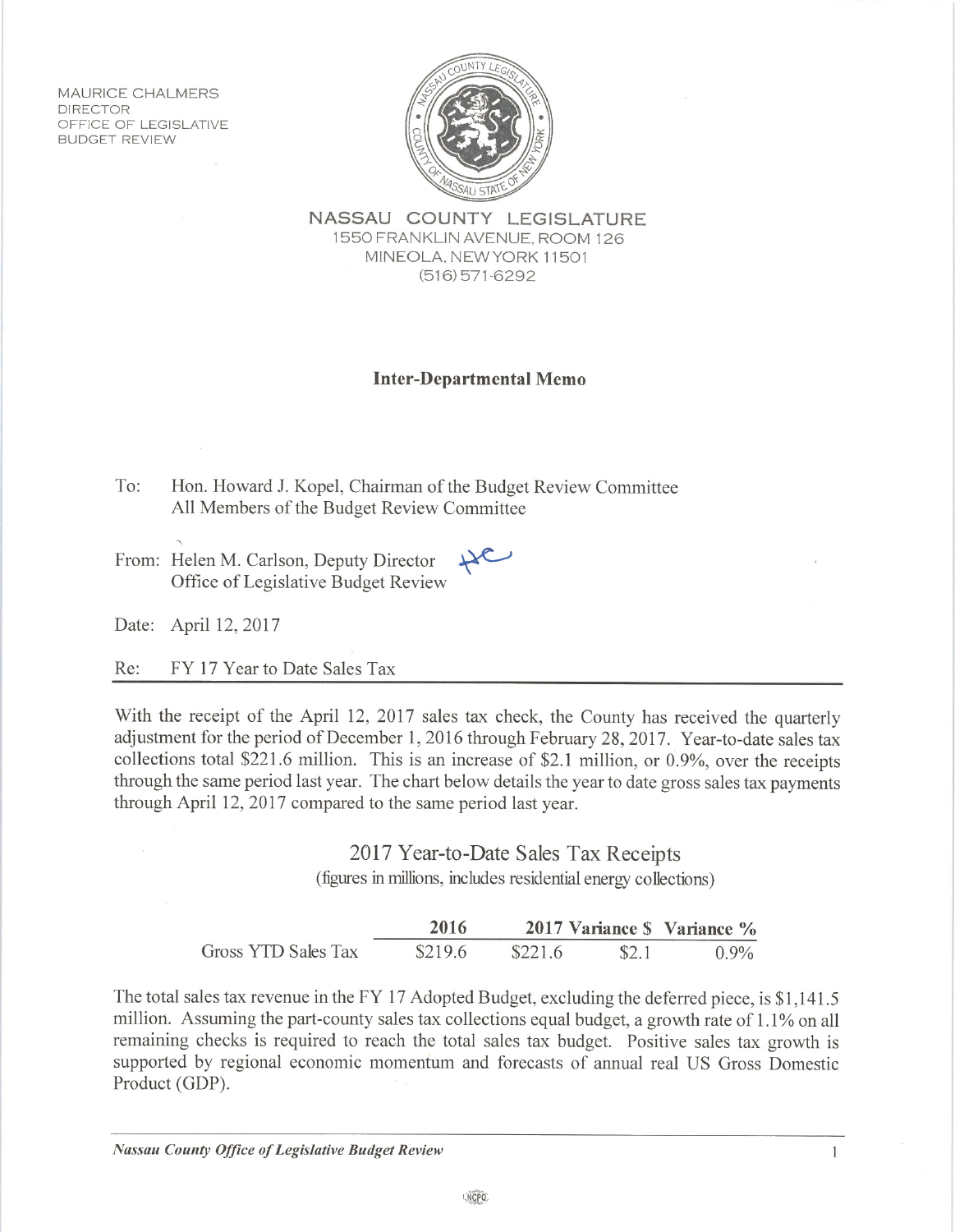Below is a review of current economic indicators and national economic forecasts.

- New York State Department of Labor figures reveal that in February 2017 the number of private sector jobs on Long Island grew by 27,100 or 2.5% from the prior year. That rate of growth was higher than that recorded for New York State and the United States.<sup>1</sup>
- Siena Research Institute figures reveal that in the first quarter 2017, regional consumer confidence increased 3.2% from the prior quarter and 1.9% from the prior year. According to Dr. Lonnstrom, Siena College Research Institute's founding director, "Consumer sentiment in New York hit a high-water mark not seen since November 2000". The increased confidence correlated with a 5.2% quarterly and a 13.8% annual increase in New York State consumer buying plans.<sup>2</sup>
- U.S. Bureau of Labor Statistics figures reveal that as of February 2017 regional consumer prices had increased 2.6% from the prior year. This represented that highest inflation rate seen since March 2012. Energy, health care and residential rents were identified as the forces contributing to the price inflation.<sup>3</sup> Since sales tax collections are a function of price and quantity, the price increase should result in higher sales tax collections.

Two trends may constrain the overall positive regional economic growth; they are rising interest rates and increasing retirements. In March 2017, pending Nassau County home sales were down 1.6% from the prior year<sup>4</sup>; the decline may be attributed to rising interest rates. Secondly, the February 2017, 14,000 drop in the number of employed residents on Long Island was attributed to retirees leaving the workforce, as the labor force shrank.<sup>5</sup>

Looking forward, the positive economic momentum is forecast to override the constraints and the nation is expected to record positive annual economic growth in 2017. A survey of current 2017 economic forecasts reveals that throughout the US, economic growth is expected to average 2.1%. The chart below illustrates the forecast for real US GDP growth rates.

|                             | 2017 | 2018 |
|-----------------------------|------|------|
| Fannie Mae                  | 2.0% | 1.9% |
| Mortgage Bankers Assn.      | 2.1% | 1.9% |
| <b>Federal Reserve Bank</b> | 2.3% | 2.4% |
| Average                     | 2.1% | 2.1% |

|  | US GDP 2017 and 2018 Forecasts, as of 1st Quarter 2017 |
|--|--------------------------------------------------------|
|  |                                                        |

 $\overline{a}$ 

<sup>&</sup>lt;sup>1</sup> Solnik, Claude, "LI Outpaces State, Nation, Adding Jobs", LIBN.com, March 23, 2017.

<sup>&</sup>lt;sup>2</sup> "Quarterly New York State Index of Consumer Sentiment including Gas and Food Analysis", Siena College Research Institute, April 5, 2017.

<sup>3</sup> Madore, James T., "Metro Area Prices up 2.6 Percent; Biggest Increase in Nearly 5 Years", Newsday.com, March 15, 2017.

<sup>4</sup> Winzelberg, David, "Home Sales Down in Nassau, Up in Suffolk", LIBN.com, April 7, 2017.

<sup>5</sup> Mason-Draffen, Carrie, "Long Island Jobless Rate Inches Up for the First Time Since October", Newsday.com, March 28, 2017.